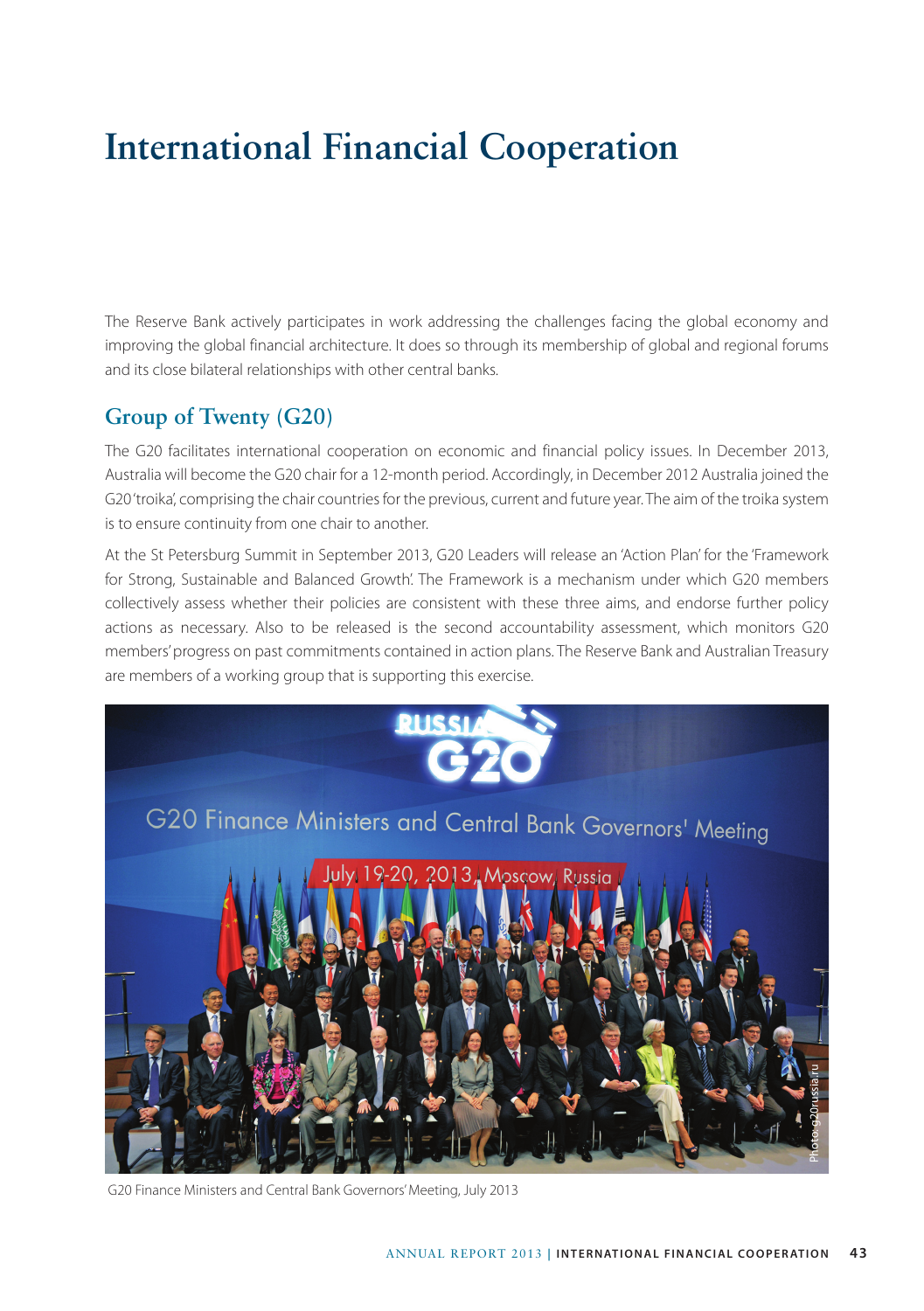Reform of the international monetary system continues to be a priority for the G20. Work on this issue is led by the working group on the International Financial Architecture, co-chaired by Australia and Turkey, with the Australian Treasury taking the leadership role for Australia. The Reserve Bank also made regular contributions to this work over the past year. Key areas of focus for the G20 in this area include facilitating completion of the 2010 International Monetary Fund (IMF) quota and governance reforms and progress on the 15th General Review of Quotas, which the IMF is scheduled to complete by January 2014. The agenda of this group also includes work on other items such as public debt management practices, local currency bond markets and global liquidity indicators.

The Reserve Bank has actively contributed to a new area of work in the G20 on financing for investment, including infrastructure. The G20 has established a study group to carry out work on this topic, and the Bank and Australian Treasury are members. This group will examine policies and practices that foster the necessary conditions for mobilising long-term financing for investment and promoting a sound investment climate. This will also involve an assessment of how to improve intermediation of global savings into long-term investments and improving the transparency, planning and prioritisation of infrastructure projects.

Reform of financial regulation remains an ongoing priority for the G20. In recent years the focus has begun to shift from developing new policy proposals to implementing agreed reforms at the national level and monitoring the consistency of implementation internationally.

#### **Financial Stability Board (FSB)**

Over the past year, the FSB has continued to play an important role in overseeing the international financial regulatory reform agenda. FSB members include representatives from 24 economies (including all of the G20 economies), as well as the main international financial institutions (including the IMF and the Bank for International Settlements (BIS)) and the standard-setting bodies, such as the Basel Committee on Banking Supervision (BCBS). As part of an ongoing process of strengthening its capacity, resources and governance, the FSB underwent changes in January to constitute itself as a separate legal entity (specifically, an association under Swiss law). As was required of all FSB members, the Reserve Bank confirmed its continuing membership by formally joining the association.

The Reserve Bank, which together with the Australian Treasury represents Australia on the FSB, devotes considerable resources to the FSB. The Governor is a member of the FSB Plenary (the decision-making body of the FSB) and two of the FSB's committees. The Head of Financial Stability Department is a member of an analytical group that assesses global financial vulnerabilities. A senior officer from Domestic Markets Department is a member of the Financial Innovations Network, which operates under this analytical group and provides a structured monitoring process that enables the screening of financial innovations in order to assess, at an early stage, potential systemic risks to countries, sectors and markets, and potential cross-border implications. The Bank is also involved in several FSB working groups.

In addition to regularly assessing vulnerabilities in the global financial system, the FSB coordinates international financial regulatory reform in several areas. In recent years, a high priority for the FSB has been to develop, in cooperation with key international standard-setting bodies, a policy framework for systemically important financial institutions (SIFIs). Another priority area has been addressing the risks posed by 'shadow banks', i.e. non-bank financial institutions that engage in bank-like activities but do not face the same prudential regulation as banks. The FSB will present recommendations in this area to the G20 Leaders' Summit in September 2013.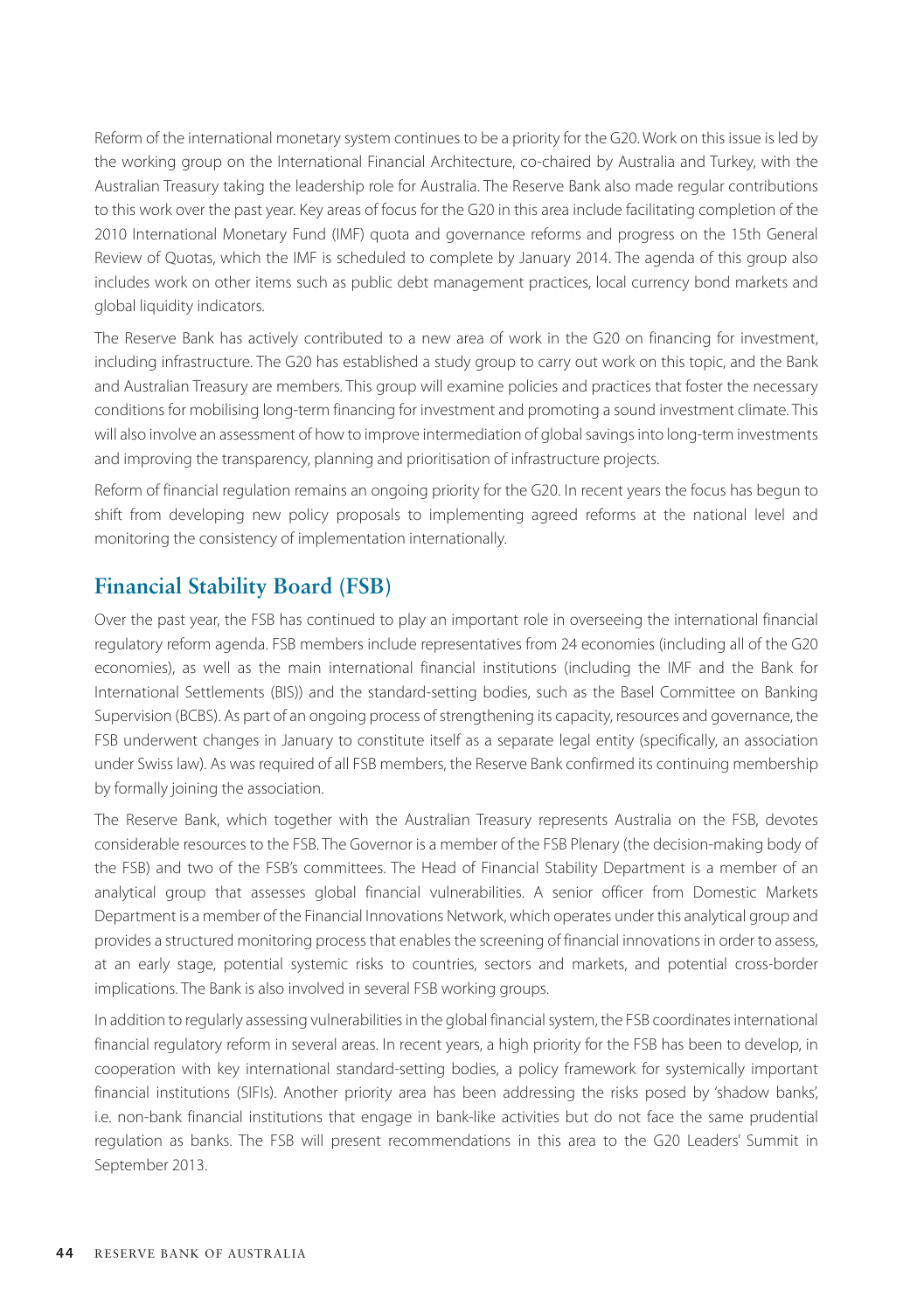The FSB's Regional Consultative Group (RCG) for Asia is one of six regional groups established to expand the FSB's outreach activities with non-member economies. In early 2013, the RCG for Asia launched two working groups, one on the impact of the SIFI framework on Asia and the second on the structure of shadow banking in Asia. Along with the Australian Treasury, the Reserve Bank is a member of both working groups.

Other key areas of the FSB's work over the past year in which Reserve Bank staff have been involved include:1

- **•** Monitoring the implementation of the G20 commitments to reform over-the-counter (OTC) derivatives markets and highlighting areas where further international work is needed to achieve the objective of reducing the scope for contagion in these markets. In a related area, the Bank participates in the OTC Derivatives Regulators' Forum, an international group that facilitates cooperation and information sharing between regulators of OTC derivatives markets and infrastructure. To better understand the potential effects of OTC derivatives regulatory reforms, an international macroeconomic impact assessment of these reforms was undertaken by the BIS with the findings released in August; the Head of Economic Research Department was a member of the team that produced the report.
- **•** Reforming the setting of interbank and other financial benchmark rates. In particular, the FSB is coordinating and guiding work on reforms to short-term interest rate benchmarks, as well as identifying suitable alternatives to existing benchmarks. An Official Sector Steering Group has been established, which will be responsible for coordinating and maintaining the consistency of reviews of existing interest rate benchmarks and for guiding the work of a Market Participants Group, which will examine the feasibility and viability of adopting additional reference rates. The Assistant Governor (Financial Markets) is a member of the Steering Group.
- **•** Continuing its program of peer reviews, with thematic reviews on risk governance and resolution regimes released in the first half of 2013. The FSB also conducts country peer reviews, which focus on the implementation and effectiveness of regulatory, supervisory or other financial sector standards and policies within individual FSB member jurisdictions. The Head of Financial Stability Department is participating in a team conducting a peer review of the United Kingdom.
- **•** In the area of credit rating agencies (CRAs), developing a 'road map' to accelerate the implementation of the FSB's 2010 'Principles for Reducing Reliance on CRA Ratings', including a peer review on how countries have implemented the Principles. An interim peer review report was released in August.
- **•** Contributing to G20 work on long-term investment finance, through continued monitoring of the possible effects of financial regulatory reforms on the provision of long-term finance.

In late 2012, a senior officer from Payments Policy Department commenced a two-year secondment to the FSB, to work in the area of OTC derivatives reforms. This follows an earlier secondment by another senior officer from Financial Stability Department. One aim of these secondments is to build closer links between the two organisations.

#### **Bank for International Settlements (BIS)**

The BIS and its associated committees play an important role in supporting collaboration among central banks and other financial regulatory bodies by bringing together high-level officials to exchange information and views about the global economy, vulnerabilities in the global financial system and other issues affecting the operations of central banks. The Governor or Deputy Governor attend the regular bimonthly meetings of governors at the BIS, which are the main forums for discussing those issues. They also participate in meetings of the Asian Consultative Council, which focuses on financial and monetary developments in Asia and provides direction for the work of the BIS in Asia.

<sup>1</sup> For further detail, see RBA (2013), *Financial Stability Review*, March.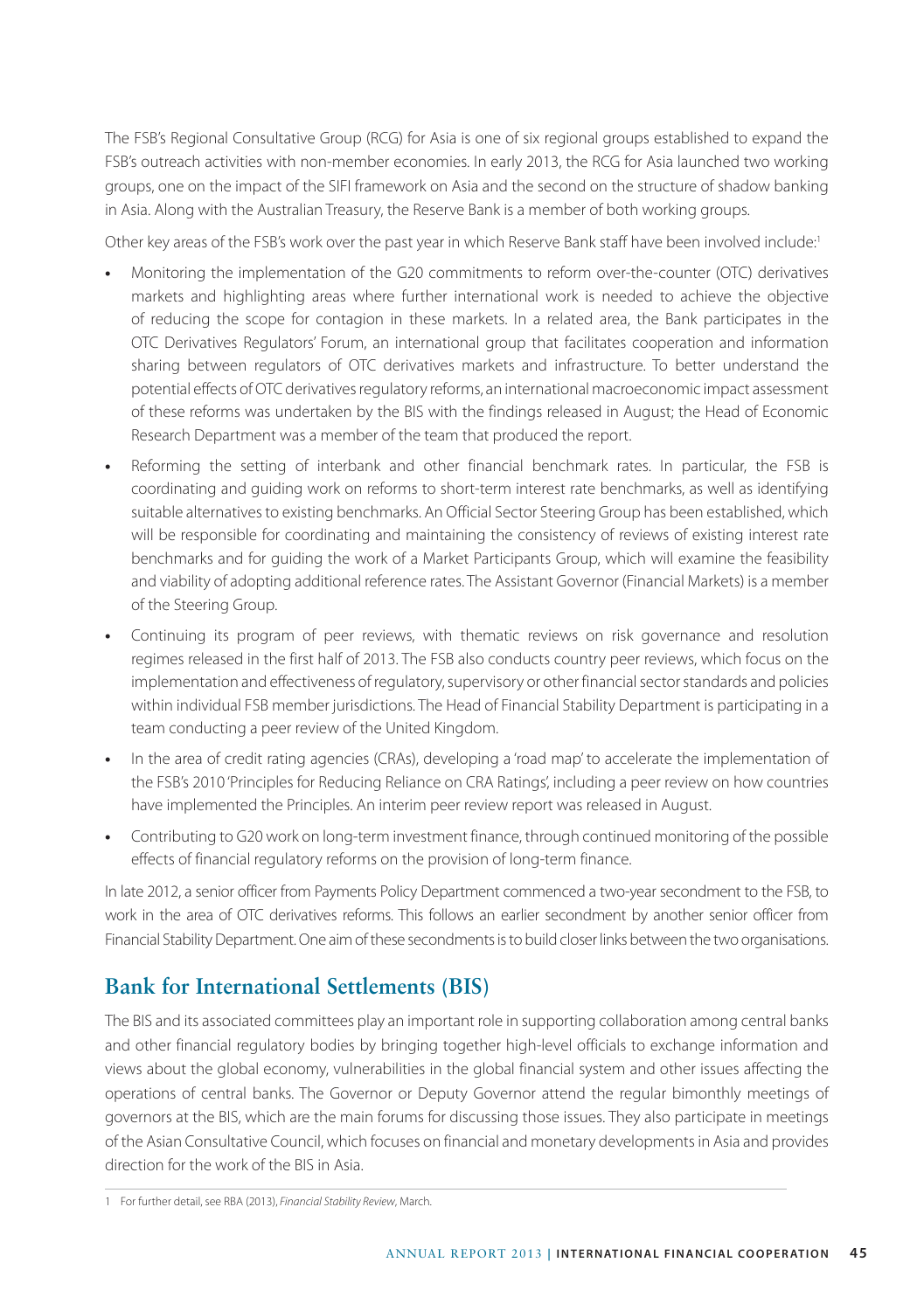The Assistant Governor (Financial Markets) represents the Reserve Bank on two BIS committees: the Committee on the Global Financial System (CGFS) and the Markets Committee. In June 2013, he was appointed chair of the Markets Committee for a three-year term.

The CGFS monitors developments in financial markets, focusing on potential vulnerabilities in the global financial system. In the past year, the CGFS has considered issues such as increased demand for collateral assets, regional banking system integration, trade finance, and the use of credit ratings by central banks. The Head of Domestic Markets Department participated in a CGFS working group that assessed the implications for central banks and markets of greater demand for collateral. A senior officer from International Department participated in a CGFS study group that considered recent structural changes in the provision of trade finance, and a senior officer from Financial Stability Department participated in a CGFS working group that investigated ways to operationalise the selection and application of macroprudential instruments. Another senior officer from Financial Stability Department is currently participating in a CGFS working group analysing the implications of international expansion by regionally focused banking groups in emerging market economies.

The Markets Committee considers how current events may affect central bank operations and broader financial markets. In the past year, the Assistant Governor (Financial Markets) chaired a Markets Committee working group, which in March produced the report, *Central Bank Collateral Frameworks and Practices.*

#### **Basel Committee on Banking Supervision (BCBS)**

The new Basel III capital standards, which aim to improve the resilience of banks to financial and economic shocks, came into effect on 1 January 2013 in Australia and a number of other countries, in keeping with the Basel Committee's timetable. Implementation by countries of Basel III is the subject of ongoing comprehensive monitoring by the BCBS, which regularly reports its findings to both the FSB and the G20. The Assistant Governor (Financial System) and the Chairman of the Australian Prudential Regulation Authority (APRA) represent Australia on the BCBS, while the Governor and Chairman of APRA represent Australia on the oversight body of the BCBS, the Group of Governors and Heads of Supervision.

The Assistant Governor (Financial System) is co-chair of a BCBS taskforce on liquidity that is examining the interaction between the Basel III liquidity coverage ratio and the provision of central bank facilities, given that these facilities are the most reliable form of liquidity. The taskforce is also examining whether the option of using a central bank facility (such as the committed liquidity facility in Australia) as part of the regulatory framework should be available to all jurisdictions or continue to be limited to those with insufficient high-quality liquid assets.

A senior officer from Financial Stability Department has continued to be part of the Macroprudential Supervision Group of the BCBS. Over the past year, this group has mainly worked on technical aspects of the methodology of the BCBS for global systemically important banks (G-SIBs), such as reviewing the results of the annual G-SIB data collection exercise and assessment, and outstanding G-SIB data and methodological issues. It also continued its work on developing a set of principles on the assessment methodology and the higher loss absorbency requirement for domestic systemically important banks (D-SIBs), the final framework of which was released by the BCBS in October 2012.

In February 2013, the BCBS published *Supervisory Guidance for Managing Risks Associated with the Settlement of Foreign Exchange Transactions.* A senior officer from Payments Policy Department was a member of a joint BCBS-Committee on Payment and Settlement Systems (CPSS) working group that developed this guidance.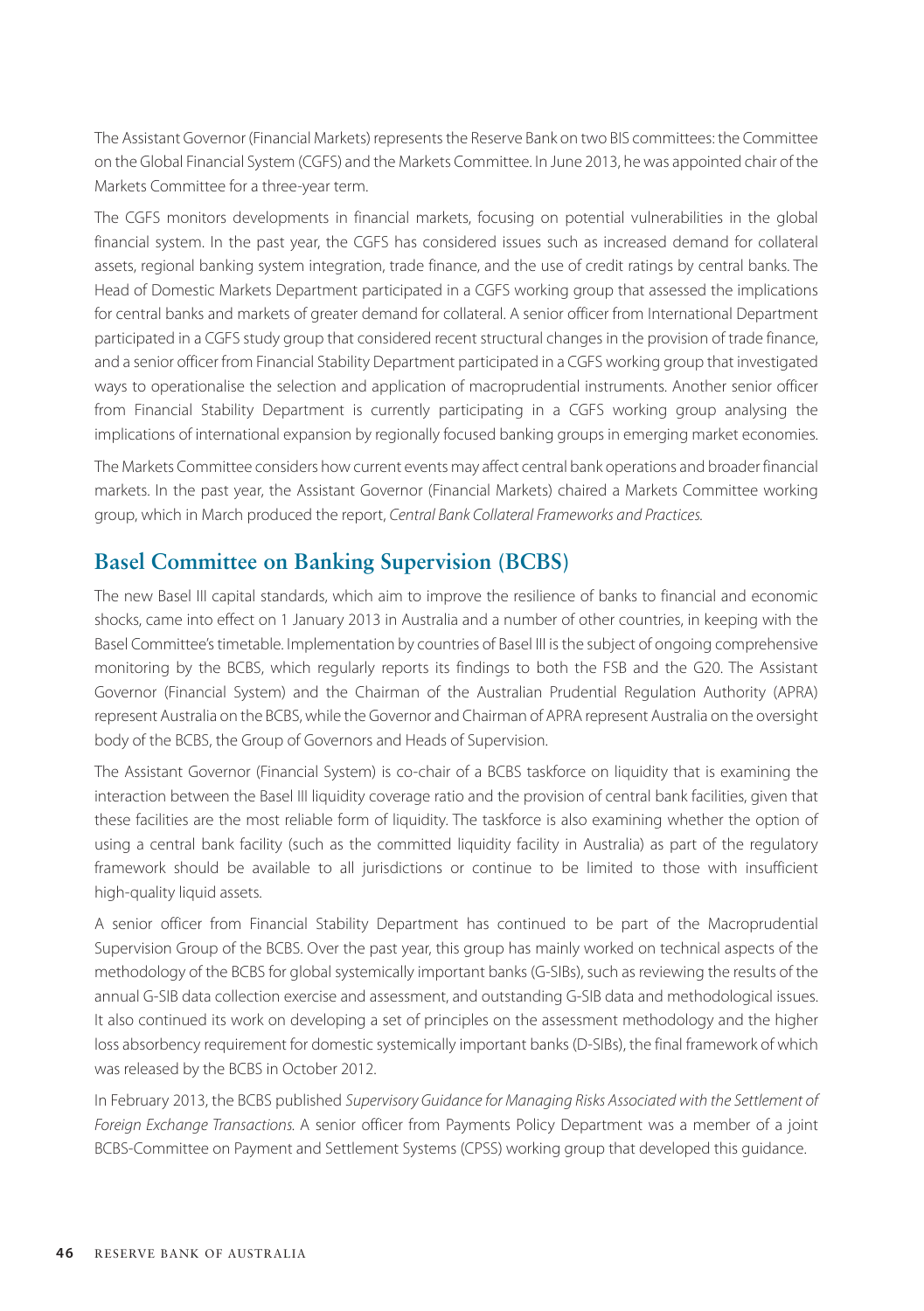The Australian Securities and Investments Commission (ASIC) continues to represent Australia in a joint BCBS-International Organization of Securities Commission (IOSCO) working group that is developing margin requirements for non-centrally cleared OTC derivatives. ASIC has consulted closely with the Reserve Bank as this work has progressed. Further to an initial consultation in July 2012, this group sought further feedback on near-final principles in February 2013 and is now in the process of finalising its proposals.

## **Committee on Payment and Settlement Systems (CPSS)**

The Reserve Bank is a member of the CPSS, which serves as a forum for central banks to monitor and analyse developments in payment and settlement infrastructures and set standards for them. Over the year to the end of June the CPSS met three times, with either the Head or Deputy Head of Payments Policy Department representing the Bank.

The Reserve Bank is also a member of the CPSS-IOSCO Steering Group, which brings together members of both the CPSS and the IOSCO to advance policy work on the regulation and oversight of financial market infrastructures (FMIs). In recent years, the CPSS-IOSCO Steering Group has overseen work on the development of the *Principles for Financial Market Infrastructures* (PFMIs), which were released in April 2012. These Principles set internationally agreed standards for the design and operations of FMIs, as well as responsibilities for regulators. To complement the PFMIs, in December 2012 the CPSS and IOSCO published an assessment methodology and a framework for public disclosures by FMIs. Bank staff contributed to the finalisation of these materials and a senior officer from Payments Policy Department continues to participate in a related working group that is finalising proposals for quantitative metrics to support FMI's disclosures.

Members of CPSS and IOSCO are expected to implement the PFMIs in their jurisdictions. To oversee this process, the CPSS-IOSCO Steering Group has established a joint task force on implementation monitoring. As a first step, the task force has carried out an initial review of the measures taken by each jurisdiction formally to adopt the PFMIs within their respective regulatory frameworks. The results of this initial work are due to be published in the third quarter of 2013. A senior officer from Payments Policy Department is contributing to this work.

While the PFMIs are intended to establish a comprehensive framework for day-to-day risk management, it is increasingly recognised that more work needs to be done to ensure that the official sector and FMIs have in place appropriate arrangements to deal with extraordinary events should they occur. This involves recovery planning by FMIs themselves, which is now required under the PFMIs, and the establishment of FMI-specific resolution regimes by the relevant authorities. Further to an initial consultation by CPSS-IOSCO in July 2012, a CPSS-IOSCO group overseen by the CPSS-IOSCO Steering Group is finalising proposals on FMI recovery and resolution. A senior officer from Payments Policy Department is a member of this group. In August 2013, two pieces of work were released for public consultation. The first will provide guidance to FMIs on recovery planning, setting out the potential recovery tools available to an FMI and the steps an FMI should take to make it likely that, following an extreme shock, it could continue to provide critical services or facilitate an orderly wind-down of operations. The second contributes to existing FSB work, by providing an FMI-specific annex to the *Key Attributes of Effective Resolution Regimes for Financial Institutions*. Resolution is action that a resolution authority might take.

A senior officer from Payments Policy Department is also participating in a CPSS working group on retail payments. Following on from a report on innovations in retail payments released in May 2012, this group has commenced a report on the increasing importance of non-banks in the payments process and the implications for competition and innovation.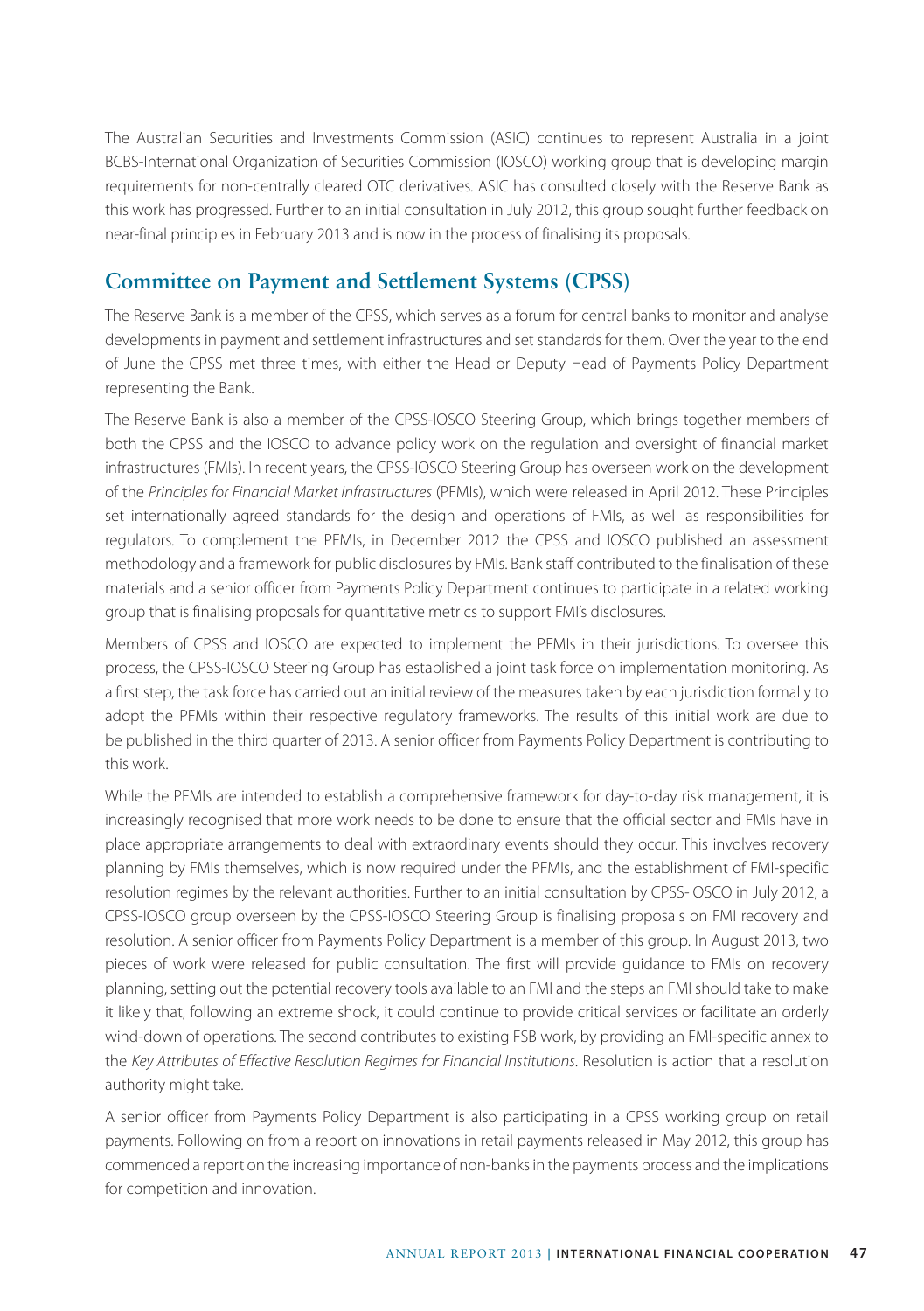## **International Monetary Fund (IMF)**

The IMF carries out assessments of the global economic outlook and the risks to financial stability and provides policy advice to countries based on its country surveillance missions. Over the past year, the IMF has provided financial assistance to a number of member countries and made further progress on improving surveillance and governance arrangements.

The Reserve Bank works with the Australian Treasury to provide regular briefings to the Constituency Office at the IMF on issues that are to be discussed by the IMF's Executive Board. The Bank supports the Constituency Office directly by providing an adviser with expertise in financial markets and financial sector issues.

The IMF continued to support its member countries through financial assistance programs over the year in review, although the size of *new* lending arrangements was much smaller in the past year than the preceding few years, when large lending arrangements were provided to Greece, Ireland and Portugal. Among the larger arrangements approved over the past year were a SDR 1.36 billion stand-by arrangement provided to Jordan and a SDR 0.89 billion extended facility provided to Cyprus. The IMF facility provided to Cyprus was part of a broader package of €10 billion provided with euro area member states (via the European Stability Mechanism). The IMF has provided ongoing support to members with existing lending arrangements by making scheduled loan disbursements. As at the end of August 2013, the IMF's outstanding credit was around SDR 91 billion. Lending to Greece, Ireland and Portugal accounted for the bulk of this, with outstanding credit of SDR 62.1 billion provided to these countries.

Four countries also renewed their precautionary facilities. Mexico, Poland and Colombia rolled over their Flexible Credit Line facilities of SDR 47.3 billion, SDR 22 billion and SDR 3.9 billion, while Morocco rolled over its Precautionary and Liquidity Line of SDR 4.1 billion.

The IMF published the results of its second Financial Sector Assessment Program (FSAP) review of Australia in November 2012. Overall, the FSAP contained a positive assessment of the stability of Australia's financial system and the quality of domestic financial supervisory and crisis management arrangements. The IMF provided a number of recommendations that the Australian authorities are currently considering. Among these was a recommendation that the Reserve Bank develop a 'top-down' (macro model-based) stress-testing framework to complement the stress testing already performed by APRA. A program of work to investigate the feasibility of developing such a framework for Australia has now been initiated.

#### **Executives' Meeting of East Asia-Pacific Central Banks (EMEAP)**

EMEAP brings together central banks from 11 economies in the east Asia-Pacific region – Australia, China, Hong Kong SAR, Indonesia, Japan, Korea, Malaysia, New Zealand, the Philippines, Singapore and Thailand – to discuss monetary and financial stability, foster closer cooperation, and exchange information and expertise on issues of common interest. The Reserve Bank participates in EMEAP at a number of levels, including the Governor and Deputy Governor.

At the Governors' and Deputies' meetings over the past year, members discussed a range of topics, including economic and financial developments and the implications of international regulatory developments for the EMEAP region. EMEAP Deputy Governors held a roundtable discussion with private sector experts in April 2013, focusing on developments in Asian finance, particularly for infrastructure.

At the Deputy Governor level, the Monetary and Financial Stability Committee (MFSC) focused on strengthening regional cooperation and monitoring economic and systemic risks. The Reserve Bank also continued to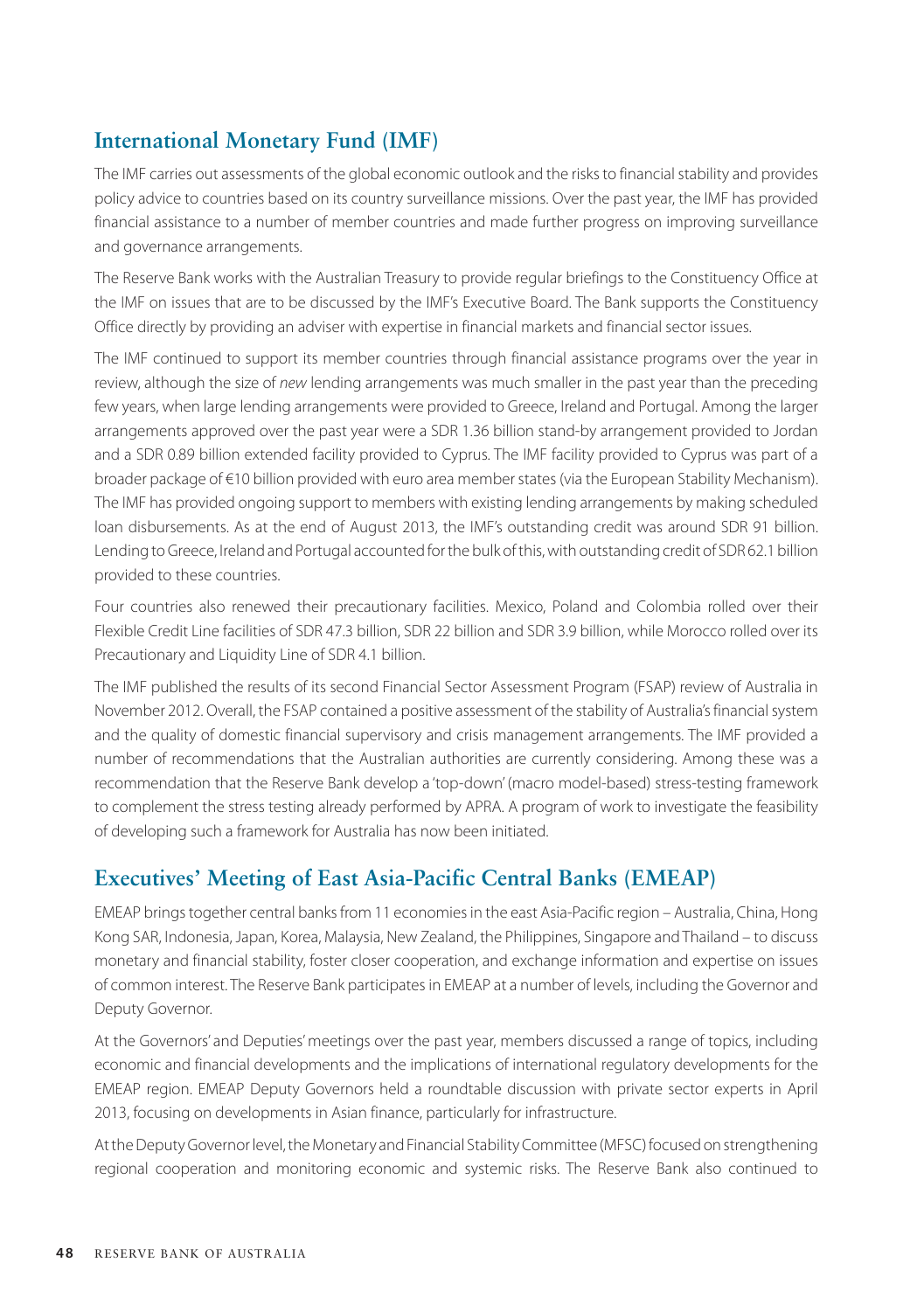participate in the three working groups that report to the Deputies and support the surveillance work of the MFSC: the Working Group on Financial Markets, the Working Group on Banking Supervision and the Working Group on Payment and Settlement Systems.

The Assistant Governor (Financial Markets) currently chairs the Working Group on Financial Markets, which has responsibility for the analysis and development of foreign exchange, money and bond markets in the region. Over the past year, the group focused on the impact of regulatory reform measures on regional financial markets, an assessment of repo markets in the region and the compilation of financial market stress indicators. This group is also closely involved at a working level with the operation and development of the Asian Bond Funds (ABF1 and ABF2).

EMEAP Deputy Governors are responsible for the ongoing oversight of Asian Bond Fund 1, a US dollardenominated Asian bond fund, and also Asian Bond Fund 2, comprising eight local currency-indexed bond funds and a Pan Asia Index Bond Fund (PAIF) (see the chapter on 'Operations in Financial Markets' for further information). In May 2013, the Reserve Bank stepped down from chairing the PAIF Supervisory Committee, a position held since 2007.

#### **Organisation for Economic Co-operation and Development (OECD)**

The OECD comprises the governments of 34 countries and is committed to promoting policies that improve economic and social development globally. The OECD's most recent economic survey of Australia, based in part on discussions with domestic authorities, including the Reserve Bank, was released in December 2012. In March, an officer from Economic Group started a three-year secondment to the OECD, to work in the area of macroeconomic policy.

The Assistant Governor (Financial System) has continued to chair the OECD's Committee on Financial Markets, which is the main OECD body dealing with issues in financial markets, such as banking, securities and derivatives. The Reserve Bank's Chief Representative in Europe is also a member of the Committee. Recent topics of discussion at the Committee included financing for small and medium-sized enterprises and long-term investment financing.

## **Government Partnership Fund (GPF)**

The Reserve Bank continued its involvement with Bank Indonesia (BI) under the auspices of the GPF. This program has supported an exchange of skills and knowledge between Australian public sector institutions and their Indonesian counterparts through a series of attachments and workshops. In 2012/13 a total of 18 BI officers were attached to the Bank, bringing the total number of attachments to 163 since the start of the program in 2005/06. The attachments cover policy and operational areas of the Bank, including economic research, financial markets and financial stability, as well as auditing and human resources. The Bank's involvement in the GFP program is scheduled to conclude in 2013/14.

Following a BI request for technical assistance, the Assistant Governor (Financial System) and another Reserve Bank officer visited BI in November 2012. The purpose of the visit was to discuss the conduct of financial stability policy in the Reserve Bank, as well as the coordination arrangements between the regulatory agencies in Australia, in order to help inform changes to Indonesia's financial regulatory arrangements that are currently underway. Bank staff also participated in two workshops held at BI – one on risk management and business continuity and another on measuring potential output and strengthening external sector analysis.